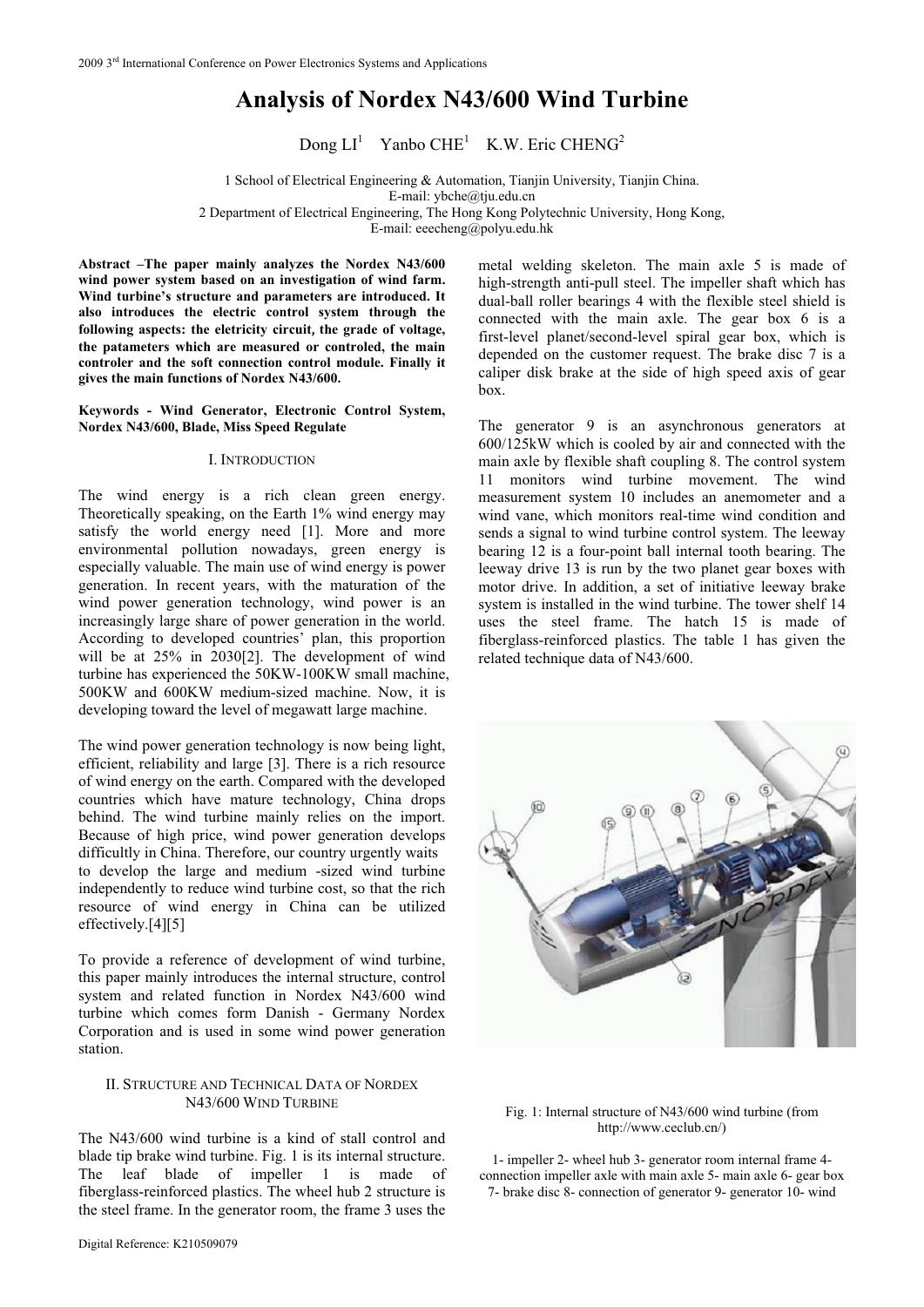measurement system 11- control system 12- leeway bearing 13- leeway drive 14- tower shelf 15-hatch

| Part   | Parameter name                | Data           | Part       | Parameter name                         | Data                                |
|--------|-------------------------------|----------------|------------|----------------------------------------|-------------------------------------|
| Power  | wind<br>Rating                | 600kW          | Leaf blade | Material:<br>Fiberglass-Reinforced     |                                     |
| output | speed power                   |                |            | Plastics(FRP) of polyester with flange |                                     |
|        |                               |                |            | wheel hub of cast steel                |                                     |
|        | Max<br>wind<br>speed<br>power | 620kW          |            | Model                                  | LM 19.1                             |
|        | Max<br>current                | 620kW          |            | Length                                 | 19.1m                               |
|        | rating power                  |                |            |                                        |                                     |
| Wind   | Min wind speed                | $3-4m/s$       | Gear box   | Gear model                             | First-level                         |
| speed  | $(cut-in$<br>wind             |                |            |                                        | planet/second-level                 |
|        | speed)                        |                |            |                                        | spiral                              |
|        | Max wind speed                | 16m/s          |            | Transmission                           | 55.801                              |
|        | of output rating              |                |            | ratio                                  |                                     |
|        | Max wind speed                | 25m/s          | Generator  | Asynchronous                           | double<br>generator,                |
|        | (cut-out<br>wind              |                |            | winding                                |                                     |
|        | speed)                        |                |            |                                        |                                     |
|        | Max<br>current                | 14m/s          |            | Power rating                           | 600 / 125kW                         |
|        | rating wind speed             |                |            |                                        |                                     |
|        | Safety<br><b>or</b>           | 55m/s          |            | Nominal                                | 50 (or 60)Hz                        |
|        | structure<br>limit            |                |            | frequency                              |                                     |
|        | wind speed                    |                |            |                                        |                                     |
| Wind   | Run time speed                | 27.1r/min      |            | Voltage rating                         | 690 V                               |
| wheel  | Max limit speed               | 31.1r/min      |            | Pole number                            | 4/6                                 |
|        | Diameter                      | 43m            | Weight     | Generator gross weight(40 m tubular    |                                     |
|        | Leaf<br>blade                 | $\overline{3}$ |            | tower): $70.3kg$                       |                                     |
|        | number                        |                |            |                                        | Wind wheel with leaf blade (wheel   |
|        | Change<br>oar                 | <b>Stall</b>   |            | hub + leaf blade): $14.0$ kg           |                                     |
|        | distance                      |                |            | Generator room: 25.0kg                 |                                     |
|        | vibration<br>Nature           | 1.4Hz          |            |                                        | Tower shelf gross weight (tubular   |
|        | frequency (wind               |                |            | tower 40 m): 39.3kg                    |                                     |
|        | wheel<br>leaf<br>$\&$         |                |            |                                        | Tower shelf gross weight(lattice 40 |
|        | blade)                        |                |            | m): 25.0kg                             |                                     |
|        | Rotation direction            | Clockwise      |            | Generator: 3.4kg                       |                                     |
|        | wind<br>(up)                  |                |            | Gear box: 4.5kg                        |                                     |
|        | direction)                    |                |            | Max step up weight: 25.0kg             |                                     |
|        | Elevation (level)             | $4^\circ$      |            |                                        |                                     |

**Table 1: Technique data of N43/600** 



Fig. 2: N43/600 control system high voltage circuit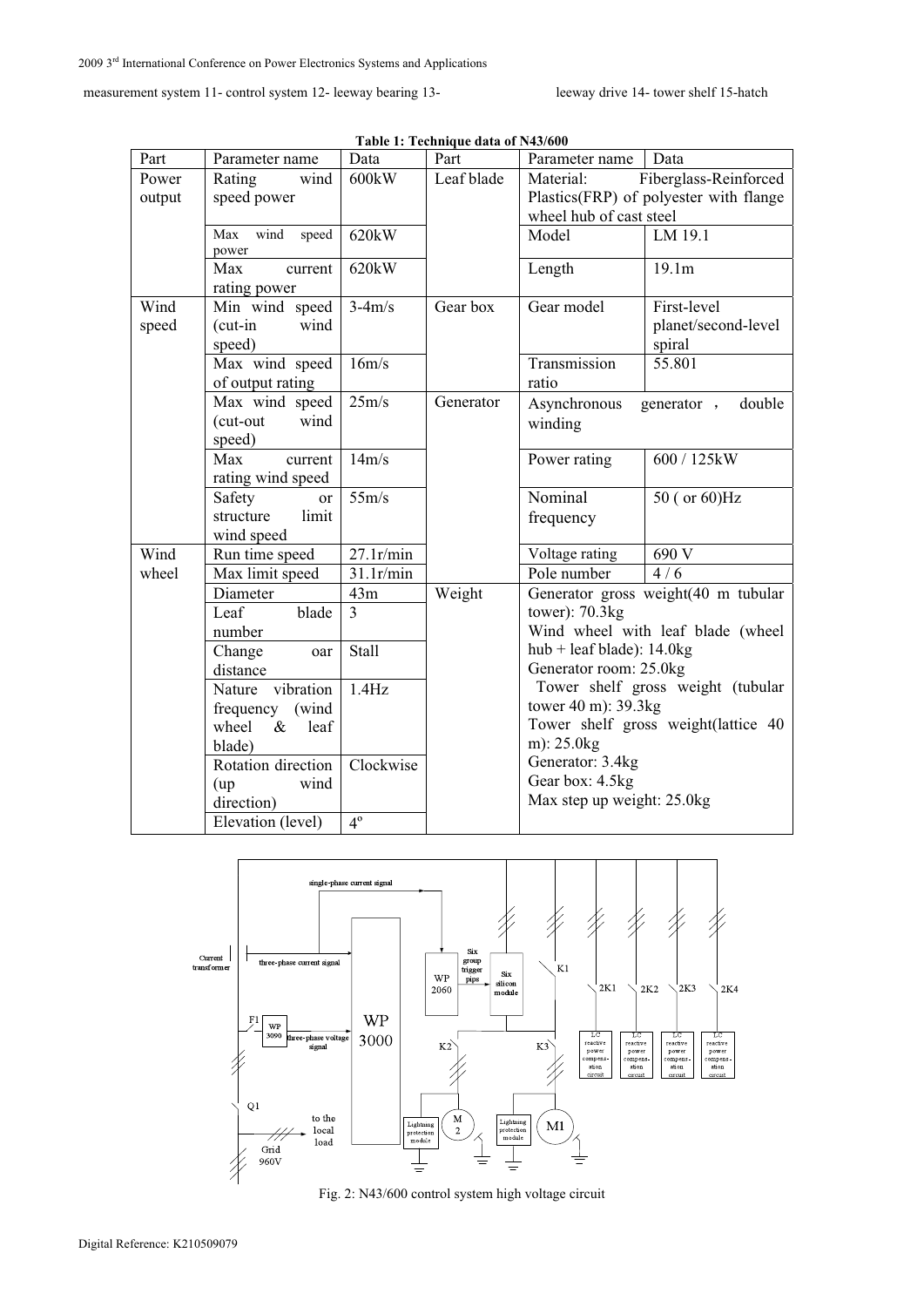## III. ANALYSIS OF CONTROL SYSTEM

The control system controls wind turbine to run normally. According to the variety of wind speed, the wind turbine is able to start and stop, soft cut-in and off grid, cut in or out big and small generator automatically at corresponding compensation. The generator room can be windward initiatively (veer on own initiative) when wind direction changes. When the wind turbine or the grid have some problems, the system can diagnose and protect itself. In this article, the structure and function of wind turbine control system is discussed at the aspects of high voltage circuit, voltage rating, detection and control parameter, master controller WP3000 and soft cut-in module WP2060 etc.

#### *1 High voltage circuit*

Fig. 2 is the high voltage circuit diagram of wind turbine control system. It includes master control system, soft cut-in system, generators and reactive power compensation devices etc.

## *A. Master control system:*

The master control system is mainly composed of the WP3000 master controller and its peripheral circuit. In order to maintain the operation of system normally, it depends on the current and voltage signal of grid which is

get from current transformer and WP3090 and feedback signal to control various switches in circuit.

#### *B. Soft cut-in system:*

The soft cut-in system is composed of soft cut-in module WP2060, six silicon module and by-pass switch. WP2060 cut-in model and cut-in time are based on the WP3000. Six silicon module includes three pairs of anti-parallel or the bidirectional thyristor with their protection circuit. The protection circuit which is RC absorption circuit mainly utilizes the characteristic of capacitors whose terminal voltage cannot change suddenly to absorb the peak voltage to protect the thyristor. Six silicon module receives the WP2060 trigger pip to turn-on circuit so that the phase angle of generator is synchronized with grid. Completed the phase angle synchronization, master controller WP3000 will turn on the by-pass switch and completes the soft cut-in.

## *C. Generator:*

Generator is asynchronous generator with air cool at 600/125kW. According to the wind speed, master controller cuts in or off big and small generators. It does not only cut in and starts easily at low wind speed, but also transfers wind energy effectively and improves wind energy efficiency at high wind speed.



Fig. 3: N43/600 control system voltage rank chart diagram

# *D. Reactive power compensation devices:*

The system has four groups of compensation capacitors with different capacity. When the power output is less than the power rating of generator, its output is changed by variety of wind speed. Therefore, the master controller should depend on output of generator to cut in to ensure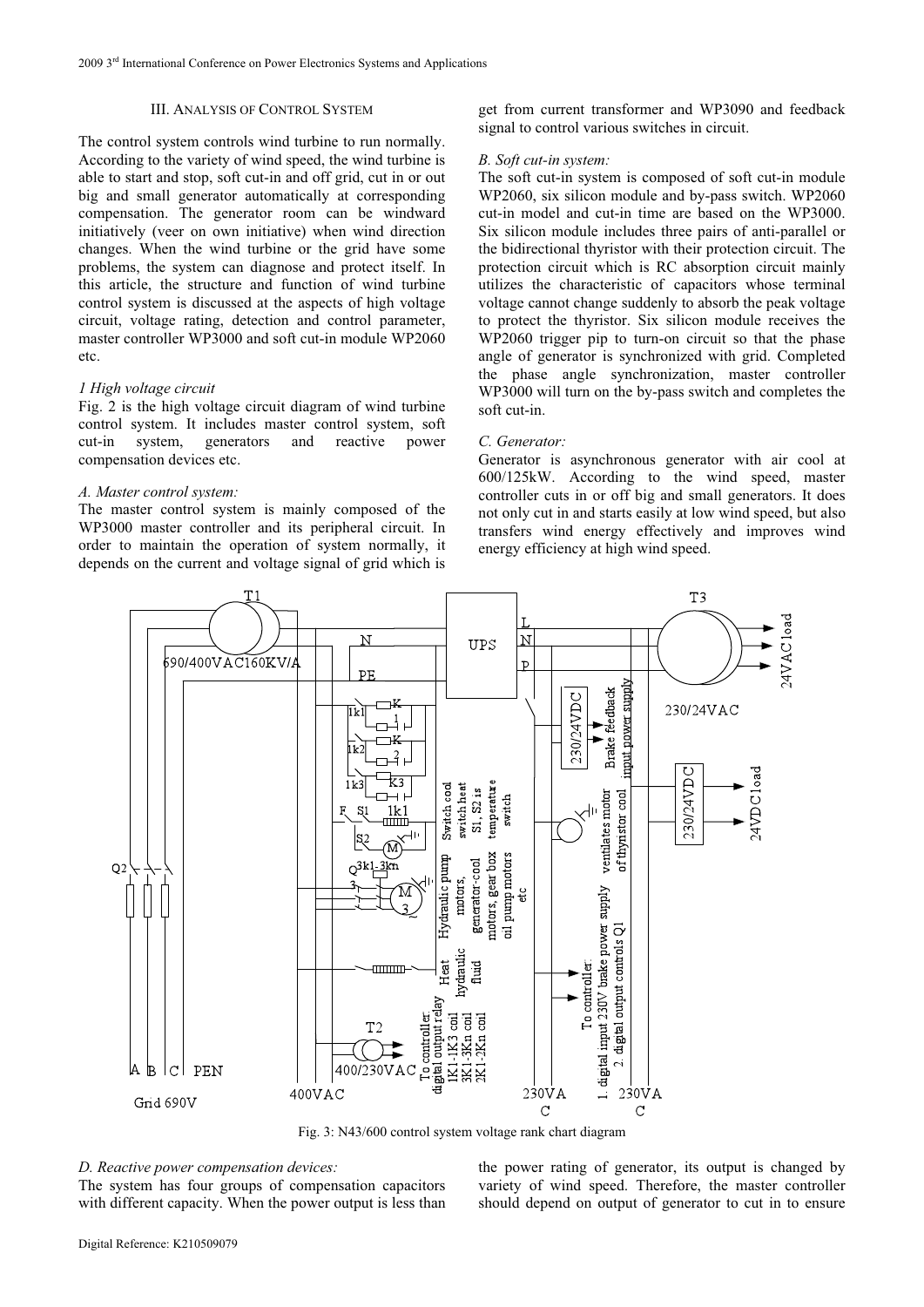that the power factor of generators meets the request of grid.

## *2 Voltage rating*

As shown in Fig. 3, the voltage of N43/600 wind turbine is divided into four ranks. They are 690VAC, 400VAC, 230VAC and 24VAC, 24VDC.

When the generator works, output voltage phase angle of generator is synchronized with voltage phase angle of 690V grid by soft cut-in module WP2060, then the by-pass switch bypasses the six silicon module and let the generator cut in grid.

As shown in Fig. 3, the 690V three-phase AC voltage is the grid voltage. The 400V three-phase AC voltage which comes from the transformer T1 supplies power for system hydraulic motors, generator-cool motors and gear box oil motors etc. In addition, its single-phase voltage heats the system hydraulic fluid, cools switch cabinet and heats power source. Two phases of 400V three-phase AC is transformed into 230V two-phase AC by transformation T2 which supplies power for the digital output of 230V relay to control 1K1-1K3, 2K1-2Kn and 3K1-3Kn coils in the figure.

The single-phase voltage supplies power for important parts of system through an uninterruptible power supply (UPS). For instance: supplies for the ventilates motor of thyristor cool; connects the controller as a digital input 230V brake power and the digital output controls Q1 (as Fig. 2); the voltage dropped by rectification at 24VDC as the power source of brake feedback input; the 24VAC load power supply by transformer T3.

## *3 Detection and control parameter*

The master controller's function is: monitoring, system start/stop control, other functional module start/stop control, grid and wind situation monitor, change control parameters and so on. In order to assure the wind turbine security and reliability, the master controller monitors grid, wind situation and wind turbine parameters beyond various sensors. The master controller analyses different signals to output control commands.

The parameters which are monitored by the master controller can be divided into the unit exterior and interior operational parameters. The unit exterior parameters include grid voltage, current, frequency, wind speed, wind direction, outdoor temperature etc. The unit internal parameters include generator speed, the temperature of main bearings, gears and windings, the pressure and temperature of hydraulic system, attrition of brake lining, twisted winding situation as well as state variable of each control switches and the feedback parameters etc. The master controller analyses each kind of parameters, then sends out control signals to control the soft cut-in module, swatches, the leeway, the brake, the heat-cool system, the hydraulic device and so on so that guarantee security and stability of the system finally.

## *4 WP controller*

The key master controller WP3000 and soft cut-in controller WP2060 will be introduced in this part.

WP3000 is a controller which is designed by the MITA-TEKNIK corporate especially for the wind turbine system. There is the advanced data collection, memory part and complete real-time measurement module as well as the characteristic of easy expanding. WP3000 integrates many kinds of control functions which can be designed flexibly to meet user's various requirements.

Fig. 4 is the WP3000 interface diagram. The communication ports monitor the communication between system and wind turbine. WP3000 is equipped with the direct serial communication ports and the hub management interface (HMI) which memorizes the wind turbine system's parameter in the text or graph. The succinct design of WP3000 makes its noise low and composes control system easily with other devices. In the WP3000, the control program is compiled with C language which can be downloaded to the controller.

The WP2060 linking module is used for soft cut-in, which is suitable in one or two generator wind-power system. It can control current actively to avoid the impact to grid when wind turbine cuts in grid. Control parameters can be set in master controller and WP2060 turns thyristors on or off based on control commands of the master controller. There is a phase angle measuring device in WP2060, which guarantees proper phase angle when system cuts in grid. In addition, WP2060 also monitors the temperature of thyristor continuously by the temperature sensor to ensure system working well, data records as well as downloads.

## IV. FUNCTIONS

The control mode of N43/600 wind turbine is stall control with the fixed prop pitch. The following is the main functions:

## *1 Start and stop of wind turbine*

Before the N43/600 wind turbine starts, the control system measures wind speed at first. If the average of wind speed is higher than the start speed in 10 minutes, the control system will release the mechanical brake, retract the tip damping plate and adjust the wind wheel against the wind to get ready to start wind turbine. During this process, the control system examines various parameters in the system continuously to guarantee that the wind turbine can start smoothly. In the startup procedure, the control system controls the soft cut-in module and the by-pass switch according to the real condition. Finally, the system cuts in grid and finishes the start-up of wind turbine. The wind turbine startup procedure should not exceed 40s, otherwise the system will control the generator to cut out and show startup failure.

There are two sets of brake system which are blade tip air damping plate and disc brake in the N43/600 wind turbine. The blade tip damping plate which absorbs the wind energy is controlled by hydraulic system when the wind turbine runs. When the wind turbine needs to stop, the hydraulic system releases pressure and then the blade tip damping plate rotates 90 degrees along the predetermined path to brake by the air resistance. The disc mechanical brake is installed on high speed axis of the wind turbine transmission system. It can brake the wind turbine safely by itself. The control system examines attrition situation of brake disc regularly to ensure disc brake reliability. The